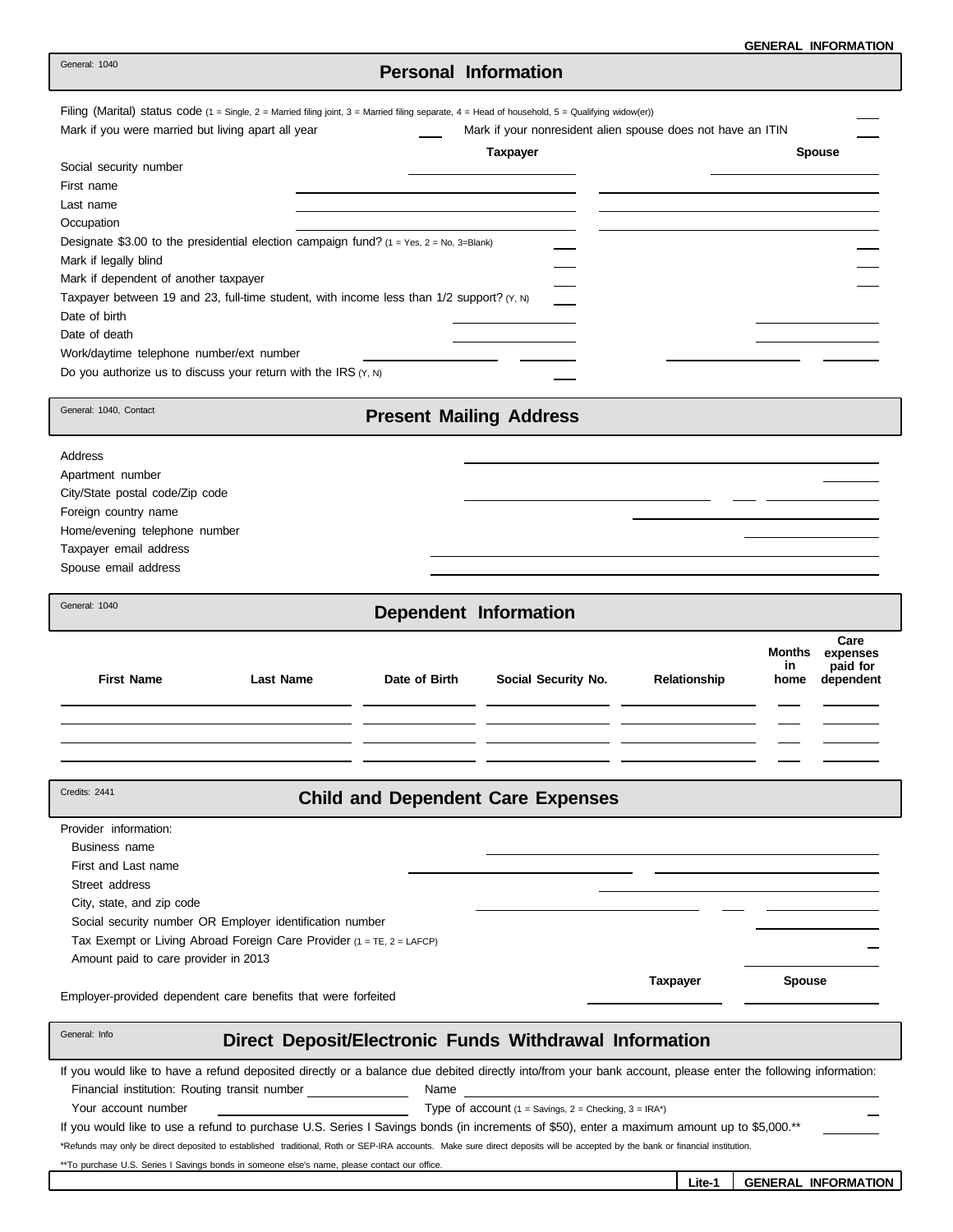| Income: W2 |  |
|------------|--|
|            |  |

# **Salary and Wages**

#### **Please provide all copies of Form W-2 that you receive.**

**Below is a list of the Form(s) W-2 as reported in last year's tax return. If a particular W-2 no longer applies, mark the not applicable box.**

| T/S | <b>Description</b> | <b>Prior Year</b><br>Information | Mark if no longer<br>applicable |
|-----|--------------------|----------------------------------|---------------------------------|
|     |                    |                                  |                                 |
|     |                    |                                  |                                 |
|     |                    |                                  |                                 |
|     |                    |                                  |                                 |

Income: 1099R

## **Pension, IRA, and Annuity Distributions**

#### **Please provide all copies of Form 1099-R that you receive.**

**Below is a list of the Form(s) 1099-R as reported in last year's tax return. If a particular 1099-R no longer applies, mark the not applicable box.**

| T/S             | <b>Description</b> | <b>Prior Year</b><br>Information | Mark if no longer<br>applicable |  |
|-----------------|--------------------|----------------------------------|---------------------------------|--|
|                 |                    |                                  |                                 |  |
|                 |                    |                                  |                                 |  |
|                 |                    |                                  |                                 |  |
|                 |                    |                                  |                                 |  |
|                 |                    |                                  |                                 |  |
| Income: K1, K1T | Cohodulos K 1      |                                  |                                 |  |

### **Schedules K-1**

**Please provide all copies of Schedule K-1 that you receive.**

**Below is a list of the Schedule(s) K-1 as reported in last year's tax return. If a particular K-1 no longer applies, mark the not applicable box.**

| T/S/J | <b>Description</b> | Form | Mark if no longer<br>applicable |
|-------|--------------------|------|---------------------------------|
|       |                    |      |                                 |
|       |                    |      |                                 |
|       |                    |      |                                 |
|       |                    |      |                                 |
|       |                    |      |                                 |
|       |                    |      |                                 |
|       |                    |      |                                 |
|       |                    |      |                                 |
|       |                    |      |                                 |

Income: W2G

## **Gambling Income**

#### **Please provide all copies of Form W-2G that you receive.**

**Below is a list of the Form(s) W-2G as reported in last year's tax return. If a particular W-2G no longer applies, mark the not applicable box.**

| T/S            | <b>Description</b>                                                                                                                                                                                                | <b>Prior Year</b><br><b>Information</b> | Mark if no longer<br>applicable |  |
|----------------|-------------------------------------------------------------------------------------------------------------------------------------------------------------------------------------------------------------------|-----------------------------------------|---------------------------------|--|
|                |                                                                                                                                                                                                                   |                                         |                                 |  |
| Educate: 1099Q | <b>Qualified Education Plan Distributions</b>                                                                                                                                                                     |                                         |                                 |  |
|                | Please provide all copies of Form 1099-Q that you receive.<br>Below is a list of the Form(s) 1099-Q as reported in last year's tax return. If a particular 1099-Q no longer applies, mark the not applicable box. |                                         |                                 |  |
| T/S            | <b>Description</b>                                                                                                                                                                                                | <b>Prior Year</b><br>Information        | Mark if no longer<br>applicable |  |
|                |                                                                                                                                                                                                                   |                                         |                                 |  |

**Lite-2 W-2/1099-R/K-1/W-2G/1099-Q**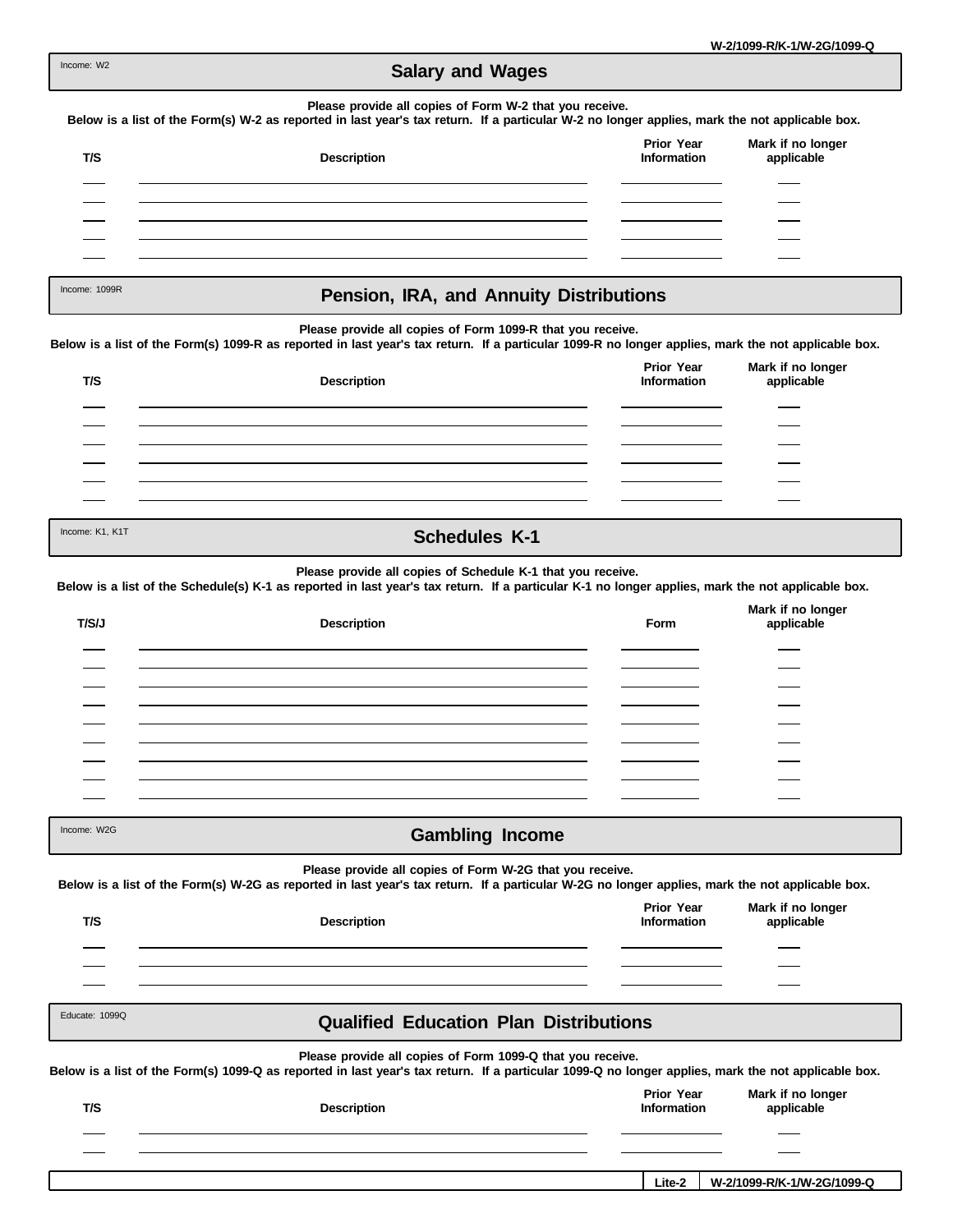**INTEREST/DIVIDENDS/CAPITAL GAINS/OTHER INCOME**

| Income: B1     |                                                                                           | Interest Income                                        | 91/DIVIDLIYDJIVAI IIAL         |                                                     | שמוויטטיוו השווורטומיות                 |
|----------------|-------------------------------------------------------------------------------------------|--------------------------------------------------------|--------------------------------|-----------------------------------------------------|-----------------------------------------|
|                |                                                                                           | Please provide all copies of Form 1099-INT.            |                                |                                                     |                                         |
| T/S/J          | Payer Name                                                                                |                                                        |                                | <b>Interest</b><br>Income                           | <b>Prior Year</b><br><b>Information</b> |
|                |                                                                                           |                                                        |                                |                                                     |                                         |
|                |                                                                                           |                                                        |                                |                                                     |                                         |
|                |                                                                                           |                                                        |                                |                                                     |                                         |
| Income: B3     |                                                                                           | Seller Financed Mortgage Interest                      |                                |                                                     |                                         |
| T, S, J        | Payer's name                                                                              |                                                        | Payer's social security number |                                                     |                                         |
|                | Payer's address, city, state, zip code<br>Amount received in 2013                         |                                                        | Amount received in 2012        |                                                     |                                         |
| Income: B2     |                                                                                           | <b>Dividend Income</b>                                 |                                |                                                     |                                         |
|                | Please provide copies of all Form 1099-DIV or other statements reporting dividend income. |                                                        |                                |                                                     |                                         |
| T/S/J          | Payer Name                                                                                |                                                        | Ordinary<br><b>Dividends</b>   | Qualified<br><b>Dividends</b>                       | <b>Prior Year</b><br><b>Information</b> |
|                |                                                                                           |                                                        |                                |                                                     |                                         |
|                |                                                                                           |                                                        |                                |                                                     |                                         |
|                |                                                                                           |                                                        |                                |                                                     |                                         |
|                |                                                                                           |                                                        |                                |                                                     |                                         |
|                |                                                                                           |                                                        |                                |                                                     |                                         |
|                |                                                                                           |                                                        |                                |                                                     |                                         |
| Income: D      | Sales of Stocks, Securities, and Other Investment Property                                |                                                        |                                |                                                     |                                         |
|                |                                                                                           | Please provide copies of all Forms 1099-B and 1099-S.  |                                |                                                     |                                         |
| T/S/J          | <b>Description of Property</b>                                                            | Date Acquired                                          | Date Sold                      | <b>Gross Sales Price</b><br>(Less expenses of sale) | Cost or<br><b>Other Basis</b>           |
|                |                                                                                           |                                                        |                                |                                                     |                                         |
|                |                                                                                           |                                                        |                                |                                                     |                                         |
|                |                                                                                           |                                                        |                                |                                                     |                                         |
|                |                                                                                           |                                                        |                                |                                                     |                                         |
|                |                                                                                           |                                                        |                                |                                                     |                                         |
| Income: Income |                                                                                           | <b>Other Income</b>                                    |                                |                                                     |                                         |
|                |                                                                                           | Please provide copies of all supporting documentation. |                                |                                                     |                                         |
|                |                                                                                           | 2013 Information                                       |                                |                                                     | <b>Prior Year Information</b>           |
|                | State and local income tax refunds                                                        | <b>Taxpayer</b>                                        | Spouse                         |                                                     | <b>Prior Year Information</b>           |
|                | Alimony received                                                                          |                                                        |                                |                                                     |                                         |
|                | Unemployment compensation                                                                 |                                                        |                                |                                                     |                                         |
|                | Unemployment compensation repaid<br>Social security benefits                              |                                                        |                                |                                                     |                                         |
|                | Medicare premiums to be reported on Schedule A                                            |                                                        |                                |                                                     |                                         |
|                | Railroad retirement benefits                                                              |                                                        |                                |                                                     |                                         |
| T/S/J          |                                                                                           |                                                        | 2013 Information               |                                                     | <b>Prior Year Information</b>           |
|                | Other Income:                                                                             |                                                        |                                |                                                     |                                         |
|                |                                                                                           |                                                        |                                |                                                     |                                         |
|                |                                                                                           |                                                        |                                |                                                     |                                         |

**Lite-3 INTEREST/DIVIDENDS/CAPITAL GAINS/OTHER INCOME**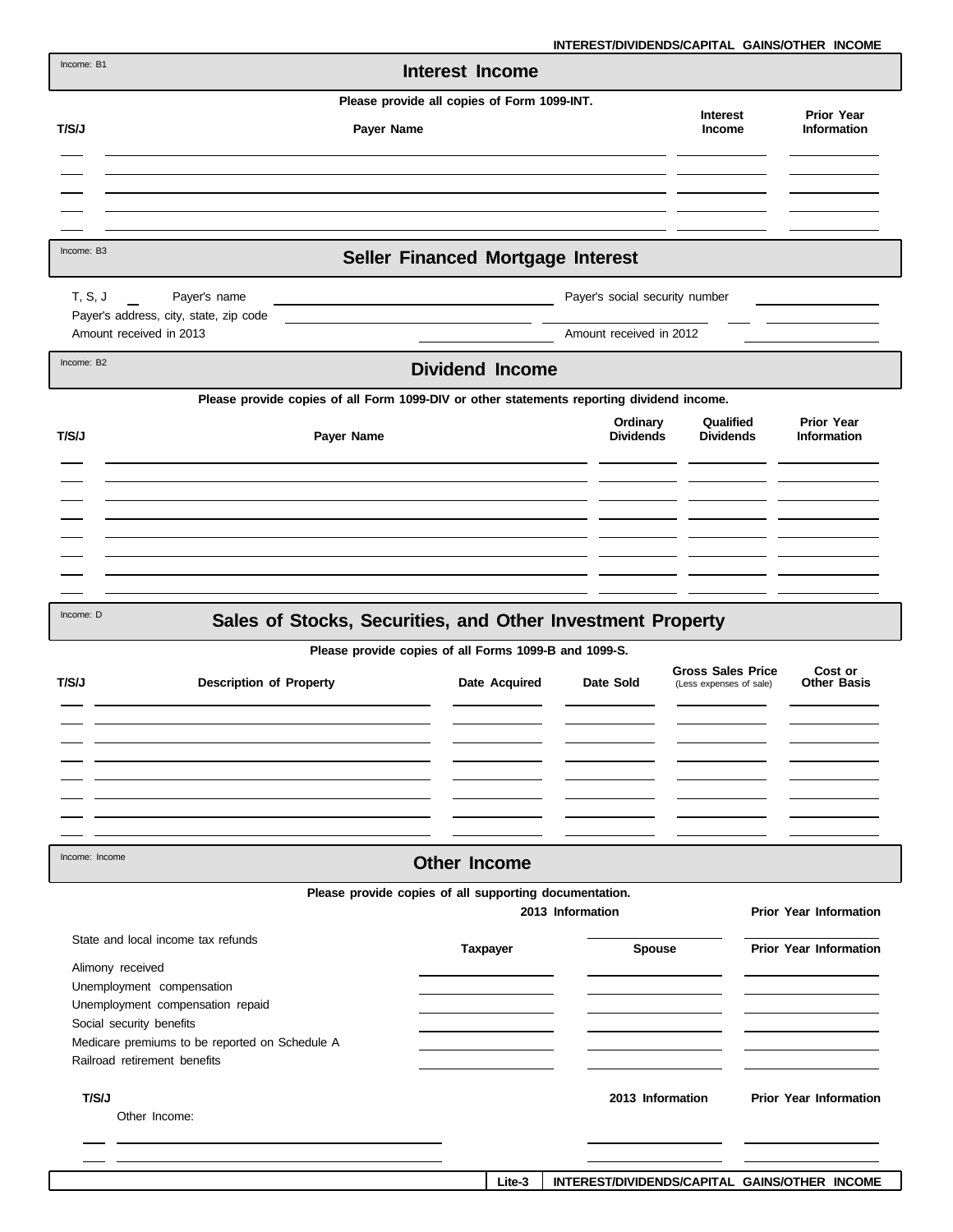| <b>ADJUSTMENTS/EDUCATE</b> |  |
|----------------------------|--|
|----------------------------|--|

| 1040 Adj: IRA                                                                                      | Adjustments to Income - IRA Contributions |               |  |  |  |
|----------------------------------------------------------------------------------------------------|-------------------------------------------|---------------|--|--|--|
| Please provide year end statements for each account and any Form 8606 not prepared by this office. |                                           |               |  |  |  |
|                                                                                                    | <b>Taxpayer</b>                           | <b>Spouse</b> |  |  |  |
| Traditional IRA Contributions for 2013 -                                                           |                                           |               |  |  |  |
| If you want to contribute the maximum allowable traditional IRA contribution amount,               |                                           |               |  |  |  |
| enter the applicable code: $(1 =$ Deductible only, $2 =$ Both deductible and nondeductible)        |                                           |               |  |  |  |
| Enter the total traditional IRA contributions made for use in 2013                                 |                                           |               |  |  |  |

### **Roth IRA Contributions for 2013 -**

Mark if you want to contribute the maximum Roth IRA contribution Enter the total Roth IRA contributions made for use in 2013

|      | Educate: Educate2 |                      | <b>Higher Education Deductions and/or Credits</b>                                                                                                                                                                                         |                                           |                  |                           |                                         |
|------|-------------------|----------------------|-------------------------------------------------------------------------------------------------------------------------------------------------------------------------------------------------------------------------------------------|-------------------------------------------|------------------|---------------------------|-----------------------------------------|
|      |                   |                      | Complete this section if you paid interest on a qualified student loan in 2013 for qualified higher education expenses for you,<br>your spouse, or a person who was your dependent when you took out the loan.                            |                                           |                  |                           |                                         |
| T/S  |                   |                      | Qualified student loan interest paid                                                                                                                                                                                                      |                                           | 2013 Information |                           | <b>Prior Year Information</b>           |
|      |                   |                      | Complete this section if you paid qualified education expenses for higher education costs in 2013.<br>Qualified education expenses include tuition and fees required for enrollment or attendance at an eligible educational institution. | Please provide all copies of Form 1098-T. |                  |                           |                                         |
| T/S. | Ed Exp<br>Code*   | <b>Student's SSN</b> | <b>Student's First Name</b>                                                                                                                                                                                                               | <b>Student's Last Name</b>                |                  | <b>Qualified Expenses</b> | <b>Prior Year</b><br><b>Information</b> |
|      |                   |                      |                                                                                                                                                                                                                                           |                                           |                  |                           |                                         |
|      |                   |                      |                                                                                                                                                                                                                                           |                                           |                  |                           |                                         |

**\*Education Expense Code: 1 = American opportunity credit; 2 = Lifetime learning credit; 3 = Tuition and fees deduction The student qualifies for the American opportunity credit when enrolled at least half-time in a program leading to a degree, certificate, or recognized credential; has not completed the first 4 years of post-secondary education; has no felony drug convictions on student's record.**

|  | Job Related Moving Expenses |
|--|-----------------------------|
|  |                             |

**Complete this section if you moved to a new home because of a new principal work place.**

Description of move

1040 Adj: OtherAdj

1040 Adj: 3903

Taxpayer/Spouse/Joint (T, S, J) Mark if the move was due to service in the armed forces Number of miles from old home to new workplace Number of miles from old home to old workplace Mark if move is outside United States or its possessions Transportation and storage expenses Travel and lodging (not including meals)

Total amount reimbursed for moving expenses

|  | <b>Other Adjustments to Income</b> |  |  |
|--|------------------------------------|--|--|
|--|------------------------------------|--|--|

| Alimony Paid:<br>T/S     | Recipient name | <b>Recipient SSN</b> | 2013 Information | <b>Prior Year Information</b> |
|--------------------------|----------------|----------------------|------------------|-------------------------------|
| Street address           |                |                      |                  |                               |
| City, State and Zip code |                |                      |                  |                               |
|                          |                | <b>Taxpayer</b>      | <b>Spouse</b>    | <b>Prior Year Information</b> |
| Educator expenses:       |                |                      |                  |                               |
|                          |                |                      |                  |                               |
| Other adjustments:       |                |                      |                  |                               |
|                          |                |                      |                  |                               |
|                          |                |                      |                  |                               |
|                          |                |                      |                  |                               |